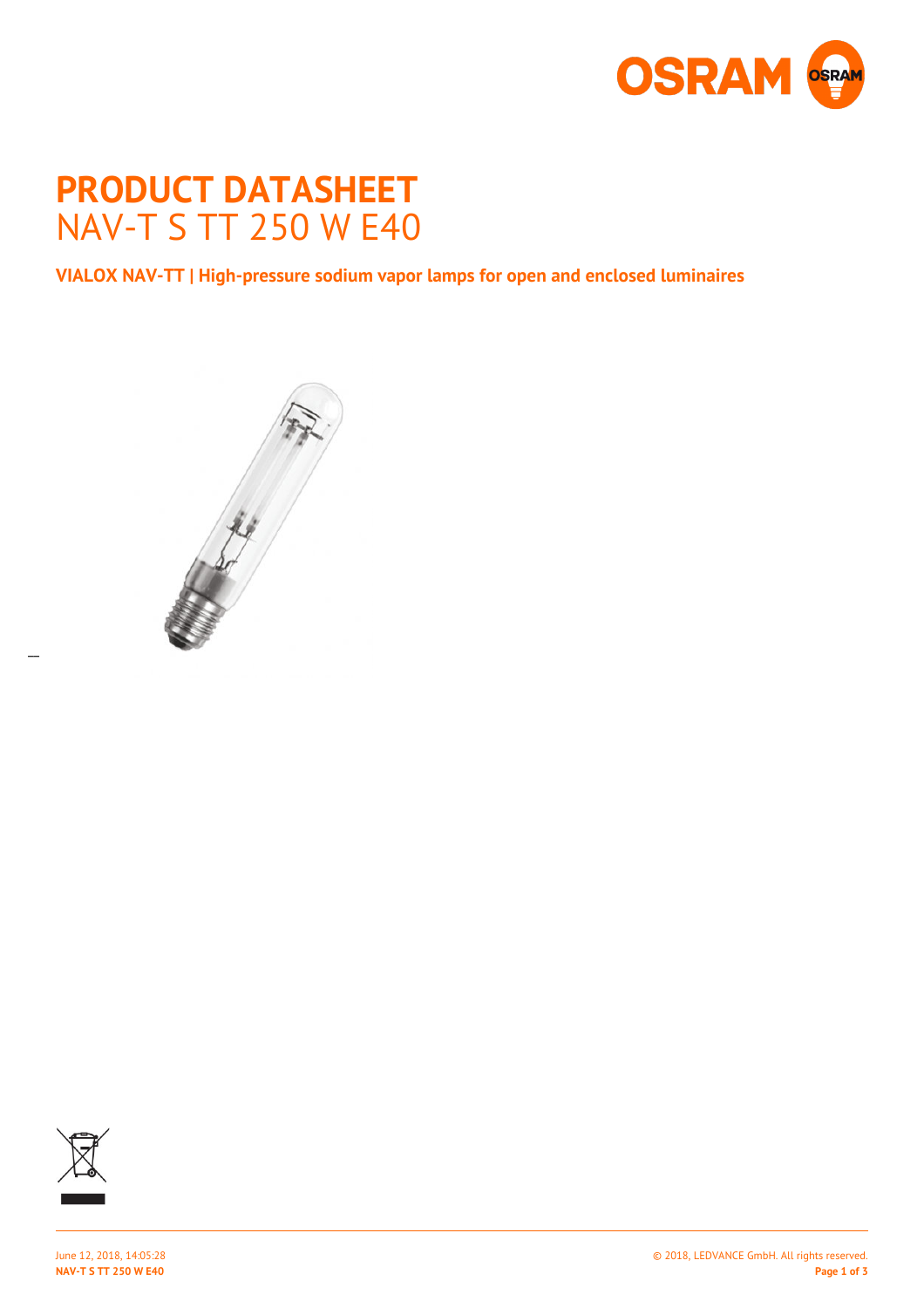# **TECHNICAL DATA**

## Electrical data

| <b>Nominal wattage</b> | 250.00 W |
|------------------------|----------|
| <b>Rated wattage</b>   | 250.00 W |
| PFC capacitor at 50 Hz | 32 µF    |

## Photometrical data

| <b>Luminous efficacy</b> | 102 lm/W  |
|--------------------------|-----------|
| Color rendering index Ra | $\leq$ 25 |
| Color temperature        | 2000 K    |
| <b>Luminous flux</b>     | 25500 lm  |

# Dimensions & weight





E40<br>IEC 7004-24<br>DIN 49625

| <b>Diameter</b>           | 47.0 mm  |
|---------------------------|----------|
| Length                    | 257.0 mm |
| Light center length (LCL) | 158.0 mm |
| <b>Product weight</b>     | 200.00 q |

# Lifespan

 $\overline{a}$ 

| .        | <b>RUUU</b>      |
|----------|------------------|
| -----    | <b><i>LA</i></b> |
| Lifespan | .                |

 $1)$  Average lifespan

# Additional product data

| <b>Base (standard designation)</b> | E40              |
|------------------------------------|------------------|
| Design / version                   | Clear            |
| <b>Mercury content</b>             | $3.0 \text{ mg}$ |
|                                    |                  |

# Capabilities

| <b>Burning</b><br>ı position<br>$    -$ | Any |
|-----------------------------------------|-----|
|                                         |     |